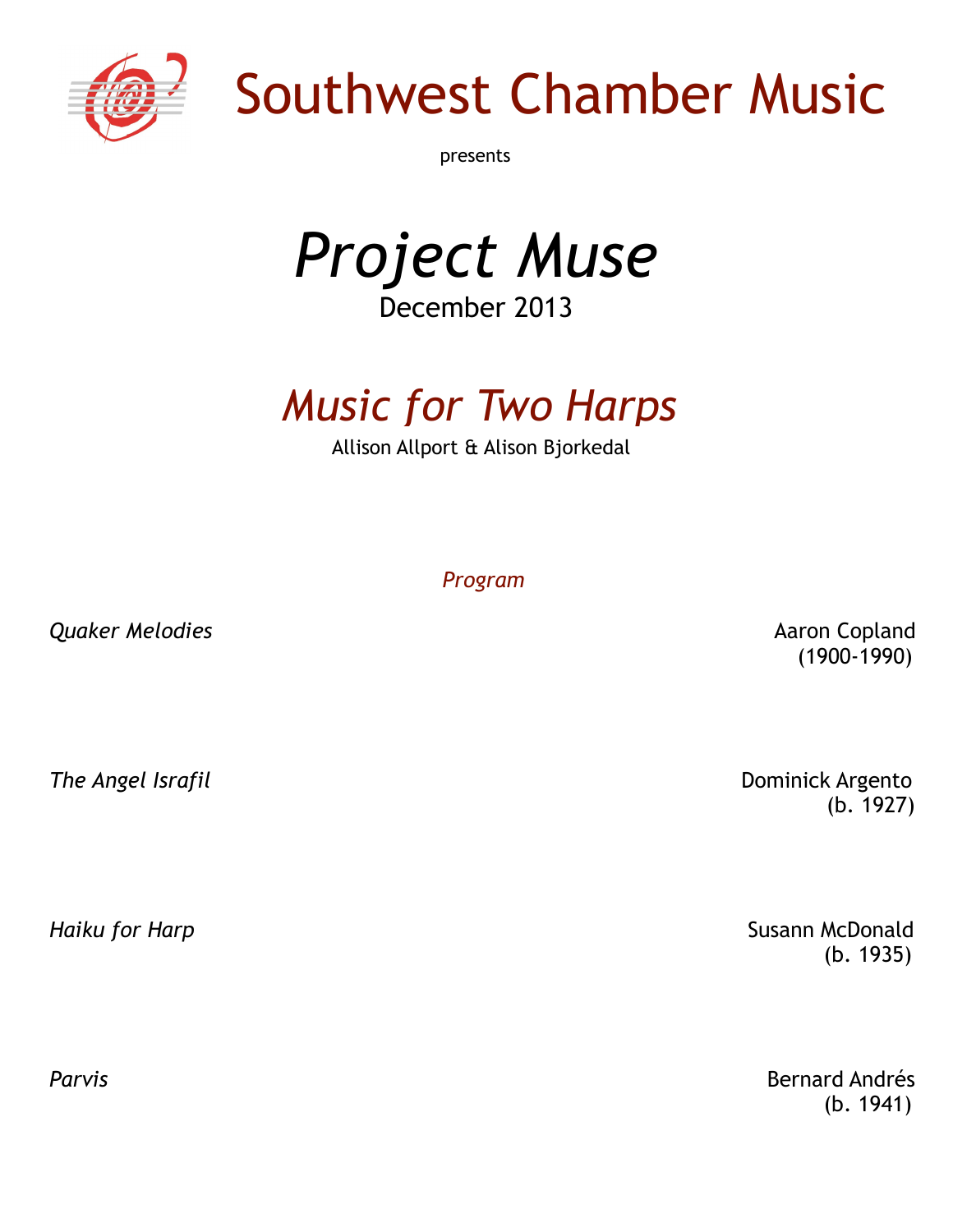#### *About Allison Allport*



**Allison Allport** received her Doctorate of Musical Arts degree in harp performance with minor fields in music education, instrumental conducting and orchestration from the University of Southern California Thornton School of Music.While at USC, Allison studied harp with JoAnn Turovsky and was the recipient of a full-tuition scholarship. Upon graduation, Allison received the string department's Outstanding Graduate award at the doctoral level for the class of 2008.

Some of Allison's most exciting recent musical projects include performing in

the Los Angeles Opera's ongoing production of Wagner's Ring Cycles and collaborating and recording with the band Weezer.

Allison has numerous other recording credits to her name, including the soundtracks to the films The Spiderwick Chronicles, Cars, National Treasure II: Book of Secrets, and Randy Newman's album Harps and Angels. Other orchestras Allison has performed with include Los Angeles Chamber Orchestra, Pasadena Symphony and Long Beach Symphony.As a special event harpist, Allison is sought after for many high-profile events. She has performed at many celebrity-packed functions including a luncheon for Prince Philip, Duke of Edinburgh and at Merv Griffin's funeral.

Allison has received many honors for her music including awards from Pi Kappa Lambda, the Pasadena Fine Arts Club, Sigma Alpha Iota, American Harp Society, Young Musician's Foundation and first place in the junior division of the American String Teacher's Association National Solo Competition. She also performed a solo recital at the World Harp Congress in Prague.

To Allison, teaching music is just as exciting and important as performing. She was a graduate assistant and student instructor at USC, maintains an ever-growing private studio and teaches on the faculty of the Idyllwild Arts Summer Program. Allison enjoys the challenges and rewards of finding the best way to help each student achieve their goals and reach their full potential.

#### *About Alison Bjorkedal*



**Alison Bjorkedal**, harp, is a freelance musician who teaches and performs in the Los Angeles area. She is a member of Southwest Chamber Music, Golden State Pops Orchestra and MUSE/IQUE. She has performed with the San Diego Symphony, Pasadena Symphony/Pops Orchestra, and Long Beach Symphony.

Named "excellent player" and "enterprising young harpist" by the Los Angeles Times, Alison's notable chamber music performances include the world premieres of William Kraft's *Encounters XII for harp and percussion*; Anne LeBaron's *HSING* for solo harp and LeBaron's "Some Things Should Not Move" for soprano, flute, harp and double bass; and Wadada Leo Smith's *Ten Freedom Summers*, a 2013 Pulitzer Prize finalist.

Her US premieres include Gabriela Ortiz's *Rio de las Mariposas* for two harps and steel drum; Ton That Thiet's *Les Jardins De Autre Monde* for solo harp and mixed ensemble;

Nguyen Thien Daos' *Au Dessus de Vent* for solo harp and strings; and Unsuk Chin's Cosmigimmicks.

In the studio, Alison has performed for pop music artists, as a chamber musician, and for the motion picture and television industry. Notable recordings include Southwest Chamber Music's *Complete Chamber Music of Carlos Chávez, Volume 4* and William Kraft's *Encounters*, both Latin-Grammy nominated. She accompanied singer Andrea Bocelli in the PBS Special "David Foster and Andrea Bocelli's My Christmas".

Alison was born and raised in Kennewick, WA. She earned her Masters and Doctorate of Musical Arts degree in harp performance from the USC Thornton School of Music. While at the Thornton School, Alison studied with JoAnn Turovsky and was a teaching assistant for the beginning harp class. She received her Bachelor of Music degree from the University of Oregon (magna cum laude) where she studied harp with Sally Maxwell and Laura Zaerr.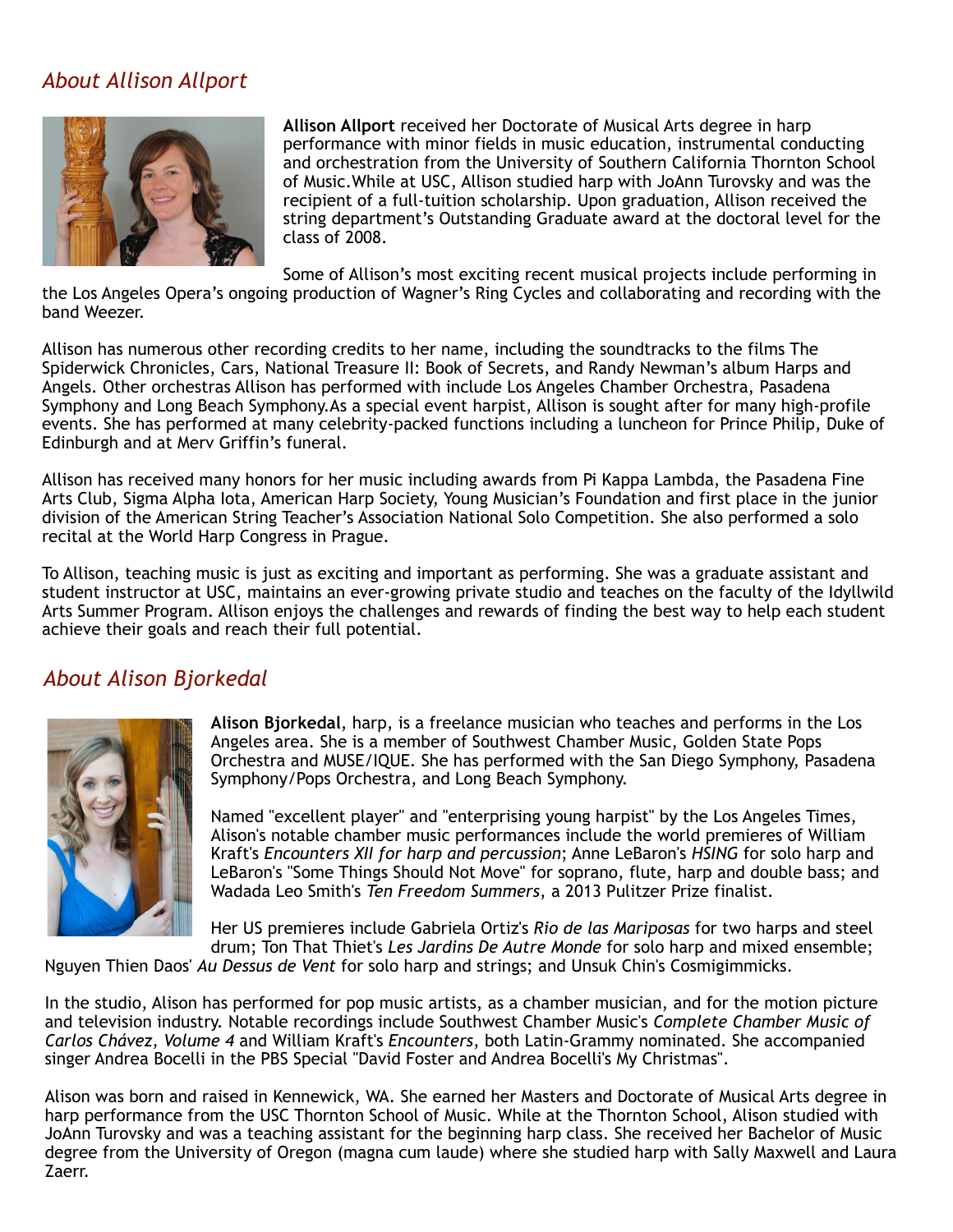#### *Musical Vocabulary* (from the California Standards for the Arts, unless noted otherwise)

**DYNAMICS** are various degrees of volume in the performance of music, such as loud and soft.

**EXTENDED TECHNIQUES** are unconventional, unorthodox techniques of playing musical instruments, in order to expand and explore the possibilities of different instruments.

**HARMONICS** are the series of different notes than can be played by fingering one fundamental note and changing air speed/embouchure to reach the higher ones. There is a different harmonic series for each fundamental fingering.

**IMPROVISATION** is the spontaneous creation of music.

An **INTERVAL** is the distance in pitch between two tones.

A **MELODY** is an organized sequence of single notes.

The **METER** is the grouping of beats by which a piece of music is measured.

**MINIMALISM** in music is a reductive style or school of modern music utilizing only simple sonorities, rhythms, and patterns, with minimal embellishment or orchestrational complexity, and characterized by protracted repetition of figurations, obsessive structural rigor, and often a pulsing, hypnotic effect.

**PEDAL** slides are achieved by moving a pedal immediately after playing a string. When the string is still vibrating, the half-step change is audible.

**RHYTHM** is the combination of long and short, even and uneven sounds that convey a sense of movement in time.

A **SCORE** is the written form of the entire composition. All players have a part of the score for their instrument, unless they have memorized the notes.

**SOUND PERCEPTION** is how you interpret what you hear and where you hear it.

**TAPPING** on the soundboard is a common technique. The harpist can tap with either hand, using fingers or fingernails, knock with the knuckles or slap with an open hand.

**THUNDER** is produced by using the open hand to strike the strings and immediately moving away to let the sound resonate.

The **TIMBRE** is the tone color or character of sound heard.

The **TONALITY (KEY)** is the tonal center of a composition.

**TUNING** is to adjust a music instrument to the desired frequency or pitch.

#### *Continue Learning with these Internet Resources:*

*For more information about the musicians, visit:*  www.allisonallport.com www.alisonbjorkedal.com

*To try to create your own composition at:* www.creatingmusic.com

*Another excellent interactive website for kids with information about instruments is:*  www.playmusic.org